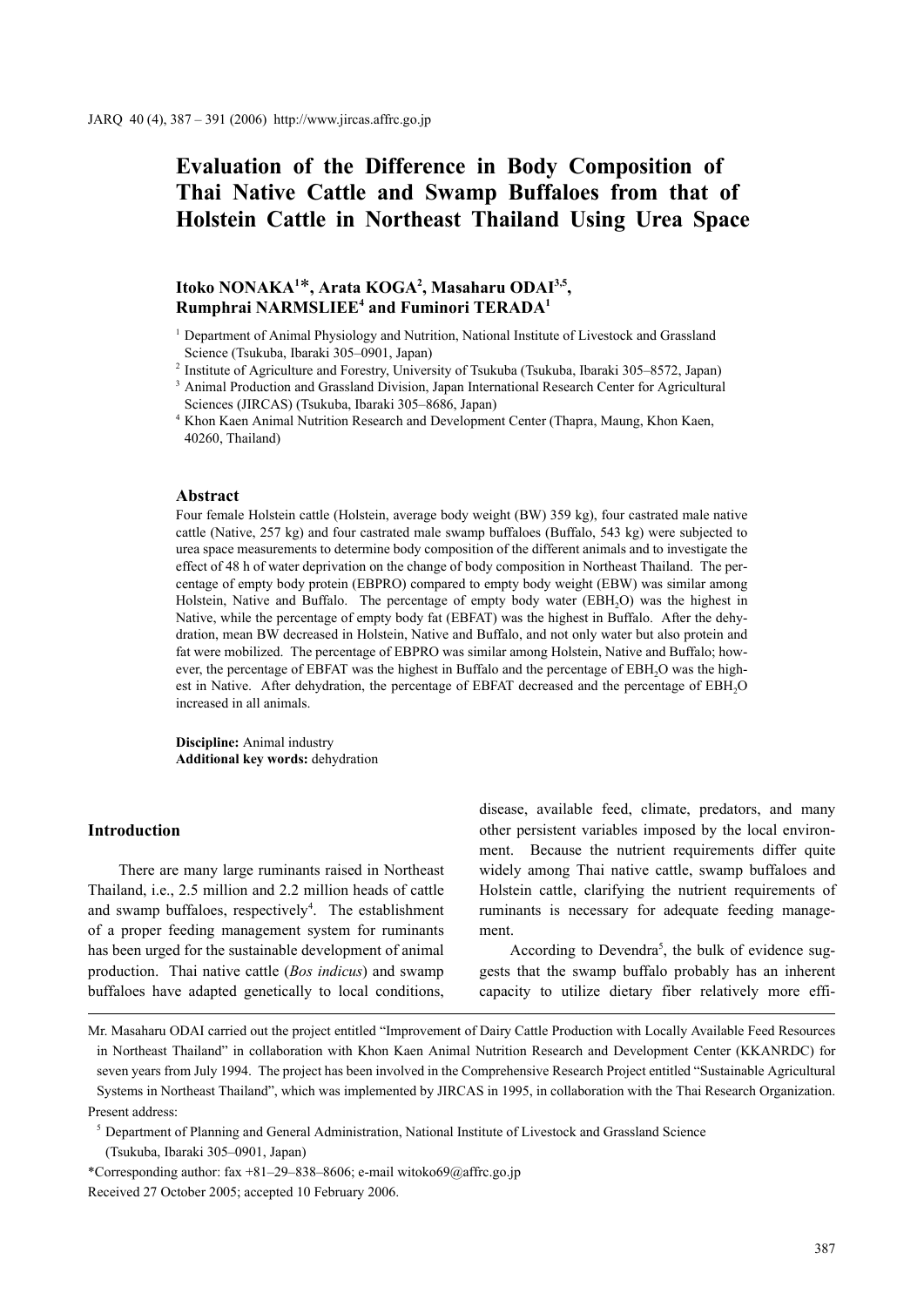ciently than cattle can do. Although the Thai native cattle are considered to have an ability to utilize low-quality feed, we have little information about them, in Southeast Asia.

Energy and protein requirements can be proved by digestion and metabolism trials, but those trials require considerable labor and expensive equipment. Body composition, especially the amount of energy reserve, is considered to reflect an animal's energy balance, and measuring changes in body composition (water, fat and protein) is one way to clarify the differences in nutrient requirements. Indirect and noninvasive techniques provide a method that is repeatable to describe body composition of livestock. Dilution techniques for estimating body water have been in general use for many years. Measurement of tritium and deuterium is another method for determining body composition. Tritium or deuterium spread evenly and rapidly and are not toxic; they result in no deleterious physiologic effect and are not selectively stored<sup>1,10</sup>. Measurements of body water or of tritium and deuterium are unsuitable for field experiments, because they require several days to determine body water turnover rate, and persons using the techniques need special equipment to analyze the tritium and deuterium<sup>2</sup>. The urea dilution technique is a reliable and practical method for analyzing the kinetics of body water, protein and fat<sup>8</sup>, because urea is inexpensive and the technique needs only 12 min.

There is little information available about body composition of Thai native cattle and buffaloes. The objective of this study was, firstly, to evaluate the difference of body composition among Holstein cattle, Thai native cattle and swamp buffaloes using the urea dilution technique in Thailand. Additionally, we attempted to clarify the effect of 48 h of water deprivation on the change of body composition.

### **Materials and methods**

The experiment was conducted at the Khon Kaen Animal Nutrition Research and Development Center (KKANRDC), Khon Kaen, Thailand. Four female Holstein cattle (Holstein, average body weight  $359 \pm 14$  kg, 6 years old), four castrated male Thai native cattle (Native,  $257 \pm 13$  kg, 4 years old) and four castrated male swamp buffaloes (Buffalo,  $543 \pm 32$  kg, 7 years old) were used in this study. The Holstein cattle were multiparous, not pregnant and not lactating. After a 10-day preliminary period, the experiment lasted 3 days, consisting of a 1 day control period followed by 2 days of water deprivation. Each animal was allocated an individual pen during the experiment. Rice straw was fed throughout the experiment. The body weight of each animal was measured twice, before and after the dehydration.

#### **Urea space measurement**

Composition of water, fat and protein in the body was estimated from urea space procedures as described by Preston and  $Koch<sup>11</sup>$ . Animals were fitted with jugular catheters (0.9 m length, 16 gauge o.d.) immediately prior to urea infusion. The first urea space measurement was conducted from 14:00 to 16:00 just before dehydration, and the second measurement was conducted from 14:00 to 16:00 after 2 days of dehydration. Catheters were flushed with heparin (20 IU/mL) in physiological saline (9 g/L of NaCl) and kept capped overnight with 100 IU/ mL of heparin in physiological saline. A 10-mL blood sample was drawn into a heparinized tube before urea infusion to determine the baseline values of urea. Approximately 130 mg of urea/kg BW in a solution of 200 g/L of sterile saline was infused over 2.5 min. Time was recorded at the start and end of infusion. The catheter was then flushed with 10 mL of heparinized saline. The cylinder containing the urea solution was weighed to the nearest 0.1 g before and after infusion to determine gravimetrically the dose of urea. A 10-mL blood sample was drawn from the jugular catheter up to 12 min following the midpoint of infusion. Urea space measurements for each animal were determined before and after dehydration. Blood was kept on ice and then centrifuged, and plasma was decanted and frozen at –10ºC until analysis. Urea nitrogen in plasma was analyzed using diagnostic kits (Biotech Reagent, Thailand) based on the enzymecalorimetric method.

Urea space (US) was determined by the change in plasma urea nitrogen concentration before and 12 min after the midpoint of an intravenous infusion of urea. US was calculated by the following equation: US  $(kg)$  = [dose of urea N  $(mg/100 \text{ mL})$ ] / [change in plasma urea  $(mg/100 \text{ mL}) \times 10$ . Empty body components also were expressed as a percentage of full-fed BW (live weight;  $US\%EB$ ). Empty body water (EBH<sub>2</sub>O), empty body protein (EBPRO) and empty body fat (EBFAT) were estimated by the following equations:  $EBH<sub>2</sub>O = 20.6 + 0.93$ US, EBPRO =  $-1.2 + 0.31$  US, EBFAT =  $-19.8 + 0.30$ US<sup>6</sup>. Empty body weight (EBW) was estimated by assuming that empty body ash was  $5\%^{12}$ ; EBW =  $(EBH<sub>2</sub>O + EBPRO + EBFAT) / 95 \times 100$ . The rate of decreased body composition was calculated by the equation; the rate of decreased empty body composition  $(%) =$ (empty body composition before dehydration – empty body composition after dehydration) / empty body composition before dehydration.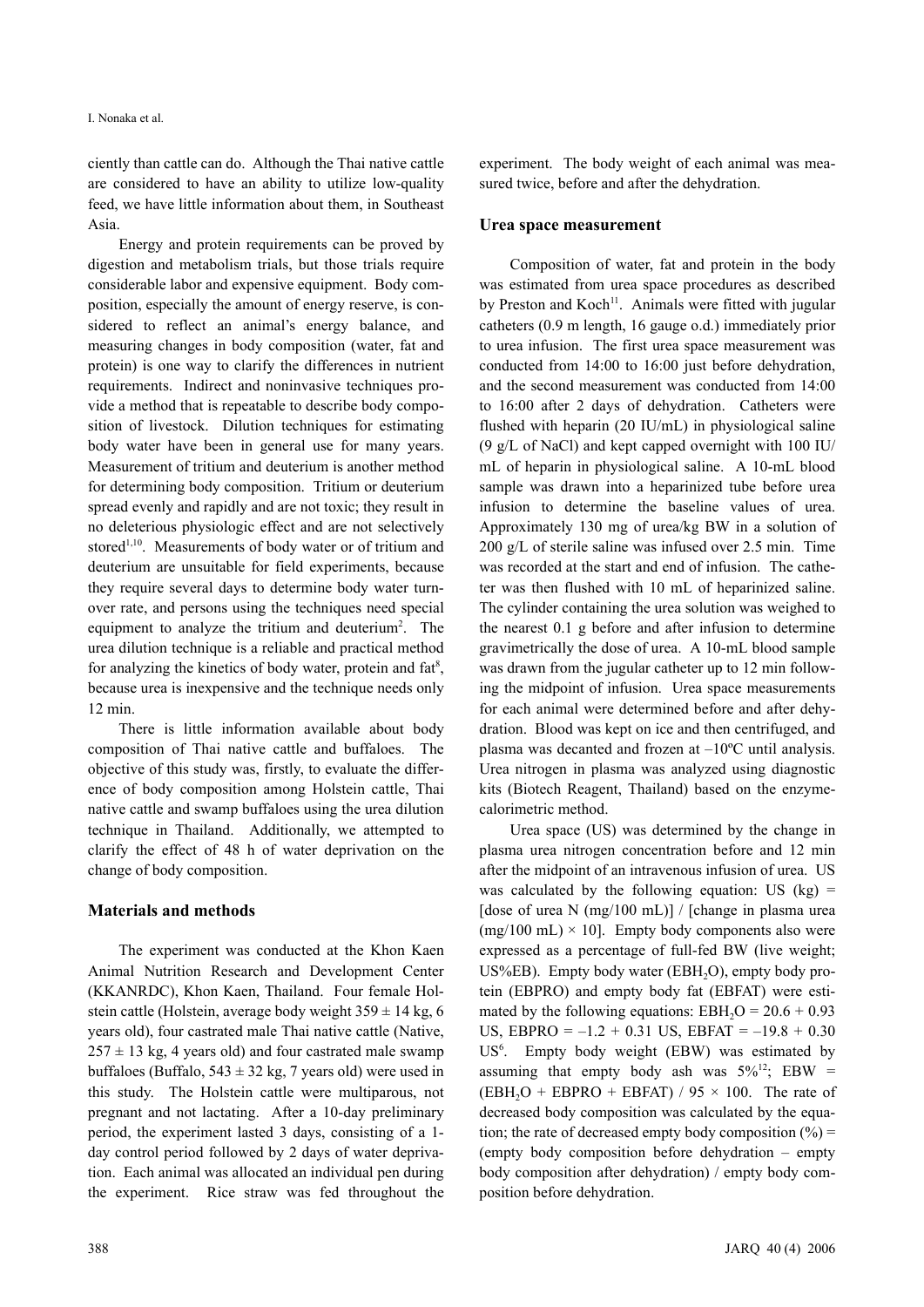A general linear model<sup>14</sup> was used to analyze the effects of animal species and dehydration. The significant difference among animals was determined using an F-test.

#### **Results and discussion**

## **1. The differences of body composition among Holstein cattle, Thai native cattle and swamp buffaloes before dehydration**

Our experiment was conducted in February 2001, the mean environmental temperature was 23.1ºC (the range was from 17.3 to 30.6ºC), and the mean environmental relative humidity was 61.8%. The empty body composition (water, protein and fat) of animals before dehydration is shown in Table 1. Before dehydration, the percentage of EBPRO compared to empty body weight was similar among Holstein, Native and Buffalo (18.7, 18.6 and 18.8%, respectively). The percentage of EBH<sub>2</sub>O was the highest in Native (Holstein, Native and Buffalo; 65.8, 68.1 and 63.2%, respectively), while the percentage of EBFAT was the highest in Buffalo (Holstein, Native and Buffalo; 10.6, 8.4 and 13.1%, respectively).

There was no data for body composition of Thai native cattle or swamp buffaloes available; however, there was some data for that of Holstein cattle, and so we have attempted here to compare the body composition of Holstein cattle with those of established data. Hammond et al.<sup>6</sup> reported the percentage body composition of Holstein steers from a slaughter-balance trial. They demonstrated that means (and ranges, minimum to maximum) for body weight and percentages of EBH<sub>2</sub>O, EBPRO and EBFAT were 300.0 kg (143.0 to 404.0 kg), 66.1% (62.0 to 72.9%), 18.5% (16.6 to 19.5%), and 10.1% (5.4 to 14.3%), respectively. Velazco et al. $16$  examined carcass proportions of Holstein steers at 3, 6, 9, and 12 months of age. The means (and ranges) for body weight and percentages of EBH2O, EBPRO and EBFAT were 281.2 kg (99.8 to 464.7 kg), 66.4% (57.8 to 75.8%), 19.0% (16.9 to 20.7%), and 13.8% (2.6 to 24.6%), respectively. Our results for the percentage of EBH<sub>2</sub>O, EBPRO, and EBFAT (18.7, 65.8 and 10.6%, respectively) of female Holstein did not differ from their carcass proportion data.

|                     | Holstein           | Native            | Buffalo            | SE   | Probability |
|---------------------|--------------------|-------------------|--------------------|------|-------------|
| Before dehydration  |                    |                   |                    |      |             |
| Body weight (kg)    | 359.0 <sup>b</sup> | $257.5^\circ$     | $550.0^{\rm a}$    | 23.6 | 0.0003      |
| Weight (kg)         |                    |                   |                    |      |             |
| EBH <sub>2</sub> O  | 163.7 <sup>b</sup> | $132.5^\circ$     | 230.8 <sup>a</sup> | 8.6  | 0.0005      |
| <b>EBPRO</b>        | $46.5^{b}$         | $36.1^\circ$      | 68.9 <sup>a</sup>  | 2.9  | 0.0005      |
| <b>EBFAT</b>        | $26.4^{b}$         | $16.3^\circ$      | $48.0^{\circ}$     | 2.8  | 0.0005      |
| <b>EBW</b>          | 249.0 <sup>b</sup> | $194.7^{\circ}$   | 366.0 <sup>a</sup> | 15.0 | 0.0005      |
| Rate of EBW $(\% )$ |                    |                   |                    |      |             |
| EBH <sub>2</sub> O  | $65.8^{b}$         | 68.1 <sup>a</sup> | $63.2^\circ$       | 0.3  | 0.0001      |
| <b>EBPRO</b>        | $18.7^{b}$         | $18.6^\circ$      | 18.8 <sup>a</sup>  | 0.0  | 0.0012      |
| <b>EBFAT</b>        | 10.6 <sup>b</sup>  | $8.4^\circ$       | $13.1^a$           | 0.3  | 0.0001      |
| After dehydration   |                    |                   |                    |      |             |
| Body weight (kg)    | 321.8 <sup>b</sup> | $234.8^{\circ}$   | $487.3^{a}$        | 23.7 | 0.0008      |
| Weight (kg)         |                    |                   |                    |      |             |
| EBH <sub>2</sub> O  | $145.4^{b}$        | $116.2^\circ$     | $195.5^{\circ}$    | 6.5  | 0.0016      |
| <b>EBPRO</b>        | $40.4^{b}$         | $30.7^\circ$      | $57.1^{\circ}$     | 2.2  | 0.0005      |
| <b>EBFAT</b>        | $20.5^{b}$         | 11.0 <sup>c</sup> | $36.6^a$           | 2.1  | 0.0005      |
| <b>EBW</b>          | 217.1 <sup>b</sup> | $166.2^\circ$     | $308.8^{a}$        | 13.8 | 0.0016      |
| Rate of EBW $(\% )$ |                    |                   |                    |      |             |
| EBH <sub>2</sub> O  | $67.0^{b}$         | 70.0 <sup>a</sup> | $64.4^\circ$       | 0.4  | 0.0013      |
| <b>EBPRO</b>        | $18.6^{b}$         | $18.5^\circ$      | 18.8 <sup>a</sup>  | 0.0  | 0.0016      |
| <b>EBFAT</b>        | $9.4^{b}$          | $6.6^\circ$       | $11.8^{\rm a}$     | 0.4  | 0.0013      |

**Table 1. Empty body composition of animals before and after dehydration**

EBH2O: Empty body water. EBPRO: Empty body protein. EBFAT: Empty body fat. EBW: Empty body weight. a,b,c: Means in the same row with different superscripts differ ( $P < 0.05$ ).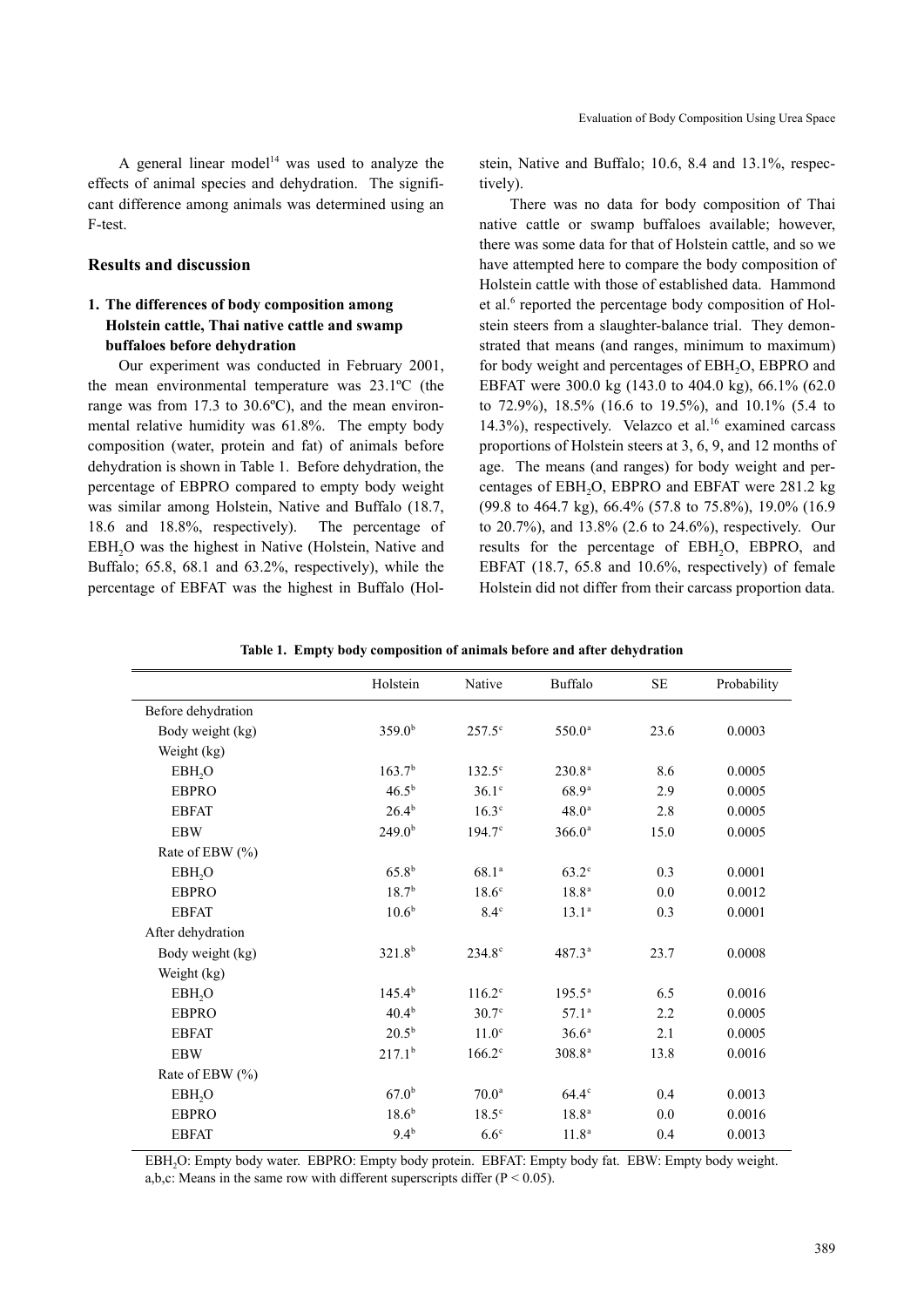

**Fig. 1. The changes of empty body composition by dehydration**  Means and SE. (a) EBH<sub>2</sub>O: Empty body water, (b) EBPRO: Empty body protein, (c) EBFAT: Empty body fat.

Reid et al.<sup>12</sup> presented that the proportional relationships among body components of beef and dairy cattle do not differ. Wells and  $Preston<sup>17</sup>$  also indicated that there were no differences observed using the general breed type specification of *Bos indicus* L. cross and *Bos taurus* L. cross steers for empty carcass fat, and that beef cattle of different breed types may be accurately evaluated with urea dilution. In this study, we used the prediction equations made by Hammond et al.<sup>6</sup>. The estimates of body composition in each animal of this study generally agreed with the results of others<sup>6,12,15</sup>.

Our results indicated that differences may not be due to the difference of animal species, but due to their mature size or sex. Chantalakhana<sup>3</sup> reported that the mature body weight of swamp buffaloes in Thailand was from 404 to 600 kg. On the other hand, the mature body weight of Thai native male cattle was not clear, though the average mature weight of *Bos indicus* L. is about 450  $kg<sup>13</sup>$ . Additionally, the mature weight of small breed Holstein female cattle is about  $450 \text{ kg}^9$ . Therefore, the buffaloes we studied were considered to be mature, while the native and Holstein cattle in our study had not reached mature weight. Because the percentage of  $EBH<sub>2</sub>O$  is higher and the percentage of EBFAT is lower in young animals, the percentage of EBFAT in Buffalo was higher than in Native and Holstein in this study.

## **2. The effects of dehydration on body composition among Holstein cattle, Thai native cattle and swamp buffaloes**

The empty body composition (water, protein and fat) of animals after dehydration is shown in Table 1. The percentage of EBPRO was similar among Holstein, Native and Buffalo (18.6, 18.5 and 18.8%, respectively); however, the percentage of EBFAT  $(9.4, 6.6, 11.8\%$ respectively) decreased instead of EBH<sub>2</sub>O (67.0, 70.0 and 64.4%, respectively) increasing in all animals (Table 1).

The changes of empty body composition by dehy-

dration are shown in Fig. 1. After 2 days of dehydration, mean BW decreased in Holstein, Native and Buffalo (37.8, 22.8 and 63.0 kg, respectively). The rate of decreased empty body water, protein and fat were not different among Holstein, Native and Buffalo, however, not only water but also protein and fat were mobilized in all animals. It is considered that the changes of EBPRO and EBFAT indicate mobilization of body tissue, and that they reflect nutrient balance of each animal. According to Devendra<sup>5</sup>, the swamp buffalo probably has an inherent capacity to utilize dietary fiber relatively more efficiently than cattle can. Kawashima et al.<sup>7</sup> reported also that the digestibility of fiber and utilization of energy tended to be higher in buffaloes than in cattle when lowquality roughage was given. However, the mobilized rate of protein and fat to empty body weight was not different in each animal; it could not clarify the difference of nutrient balance among animal species. The mobilized weight of EBH2O was about 3 times that of EBPRO or EBFAT in each animal. The percentage of mobilization was higher in EBFAT than that in EBPRO, which suggested that it was faster to mobilize body fat than body protein.

## **Conclusion**

From this study, it could be concluded that the urea dilution technique is a simple and reliable method and that the technique could provide useful information about body composition of ruminants in Southeast Asia. Before dehydration, the percentage of EBPRO was similar among animals. The percentage of EBH<sub>2</sub>O was the highest in Thai native cattle, while that of EBFAT was the highest in buffalo. However, the differences may not be due to the difference of animal species, but rather to their age or sex. The 48 h of water deprivation affected the mobilization of body fat and protein, but there was no significant difference among animal species in the change of empty body composition.